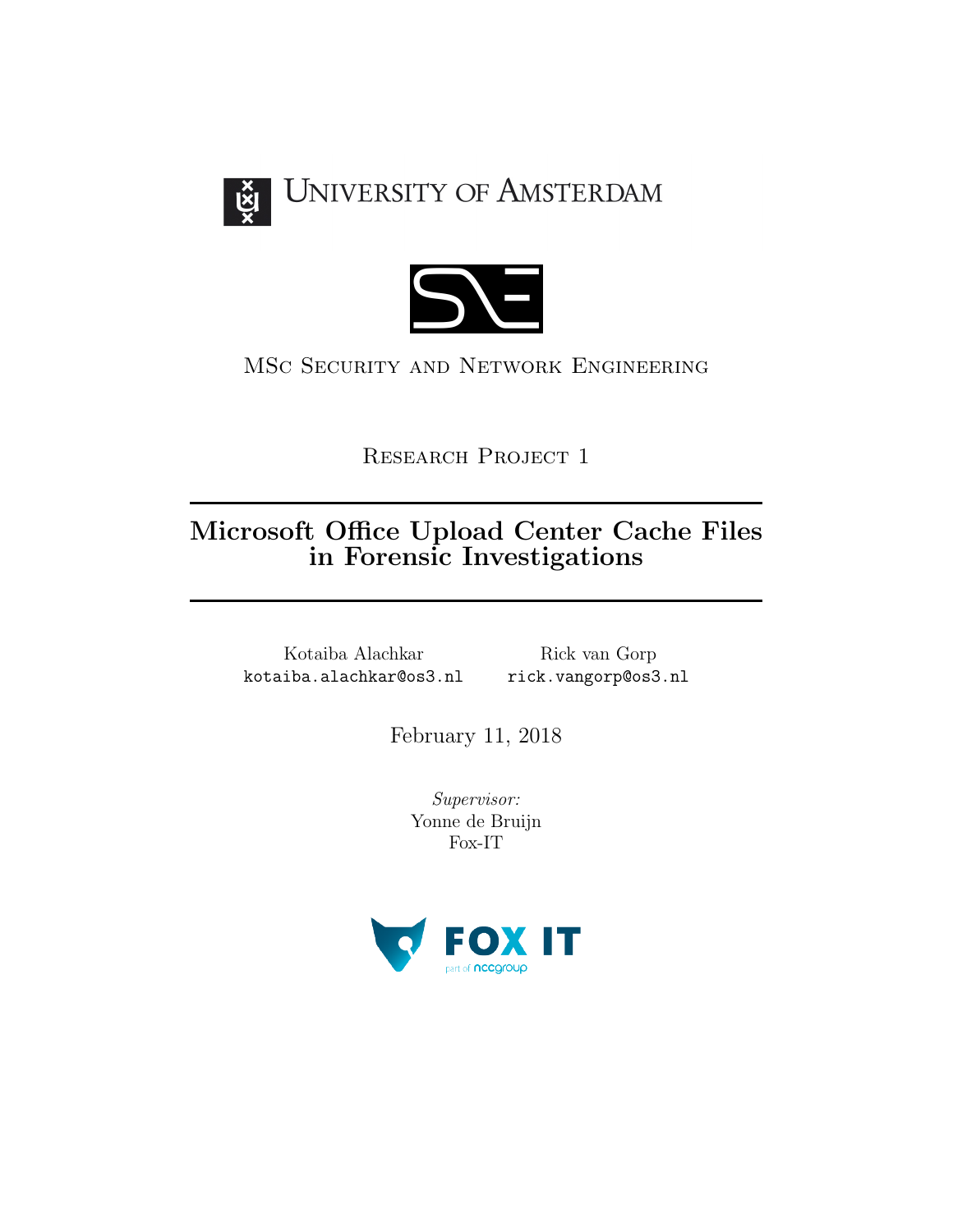## Abstract

Since Microsoft Office 2010, Microsoft Office Upload Center generates cache files when uploading files from Microsoft Office to Microsoft OneDrive. Currently, there is only speculation on the internet about what information those cache files hold. This leads to the research question: In what way do the cache files produced by Microsoft Office Upload Center contribute to a forensic investigation? In our research we focus on Microsoft Office 2016. Based on our own generated dataset containing FSF-, FSD- and CentralTable.accdb-files, we derived the global structure of the FSD-file, the more detailed structure of the FSF-file and the content of CentralTable.accdb. The purpose of the FSD-file is holding an Office document. CentralTable.accdb holds the metadata corresponding to this document. The FSF-file is the connecting file and links the metadata in CentralTable.accdb to the document in the FSD-file. Using our parser for CentralTable.accdb we determined the existence of a row history in table MasterFile for CentralTable.accdb. The parser also retrieves all metadata corresponding to the Office document, such as modified dates, author, remote location and e-mail. We determined ways to recover documents from the FSD-files automatically and manually. We concluded the availability of this data results in information, which can be used in a forensic investigation.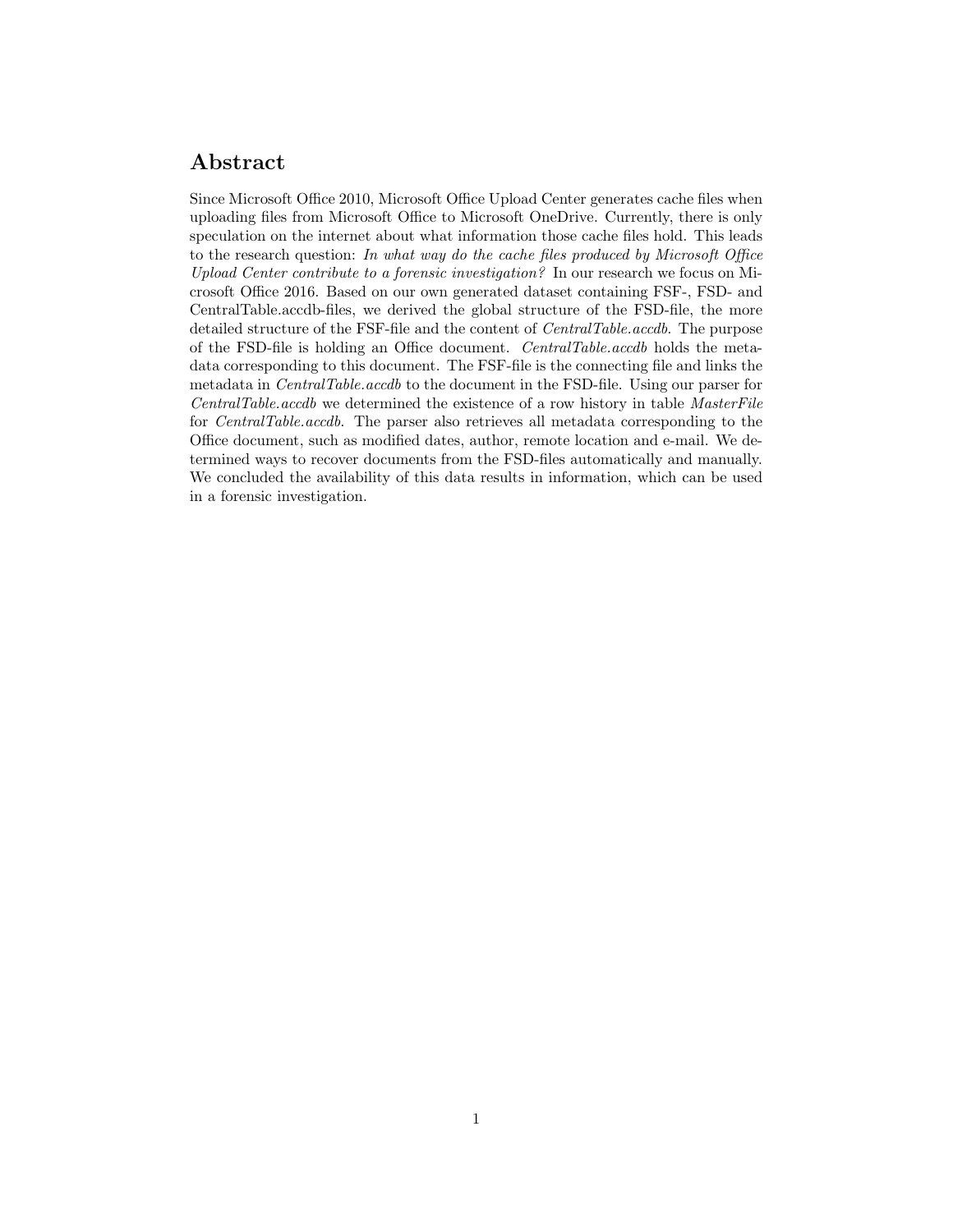## 1 Introduction

Since Microsoft Office 2010, Microsoft Office Upload Center was implemented as a feature in Office suites [\[10\]](#page-14-0). This feature added the possibility to directly upload documents to SharePoint, OneDrive or any other file-hosting cloud platform that integrates with Microsoft Office. Currently, there is speculation on the internet about what information the cache files produced by Microsoft Office Upload Center hold. Brent Muir states in his presentation and on his LinkedIn blog that Microsoft Office documents are stored in the FSD cache files [\[13\]](#page-14-1)[\[14\]](#page-14-2). A user on Microsoft Technet mentions that the cache files contain the original documents, integrity verification related data and metadata about the documents [\[3\]](#page-14-3)[\[17\]](#page-15-0). However, there is no research that verifies these findings nor methods are published to retrieve the data. According to Microsoft and WindowsCentral, Microsoft Office has approximately 1.2 billion users worldwide [\[11\]](#page-14-4) [\[5\]](#page-14-5). This might imply there is a higher probability Microsoft Office cache files will appear in a forensic investigation. The fact that little is known about the forensic value of those cache files and what data can be retrieved from them results in the research question: In what way do the cache files produced by Microsoft Office Upload Center contribute to a forensic investigation? In this research we will focus on Microsoft Office 2016.

## 2 Related work

At present, there are many researches for video and image forensics, which have enriched forensic investigations and made large numbers of achievements [\[7\]](#page-14-6). However, the study on digital forensics of electronic documents is the opposite less, especially on Microsoft Office cache files. After intensive research on related works, we found one research paper about digital forensics of Microsoft Office 2007–2013 documents to prevent covert communication. This research was done by a group of researchers from Nanjing University of Information Science & Technology, Nanjing, China [\[7\]](#page-14-6). They proposed nine forensic methods and an integrated forensic tool for the Office Open Extensible Markup Language (OOXML) format documents on the basis of researching the potential information hiding methods. Their proposed forensic methods and tool covered three categories; document structure, document content and document format . In 2015 an Australian technology company called Nuix identified, in their presentation about cloud hosted data in digital forensics, the table structures and parts of their contents in CentralTable.accdb. They described a general use of every table and described the way dates are stored [\[16\]](#page-15-1).

## 3 Analysis methods

In order to perform analysis on a dataset, an environment was set up and a dataset of FSF-, FSD- and CentralTable.accdb-files was generated. These files can appear in five different states: queued, uploading, paused, failed and finished.

### 3.1 Environment set-up

We have setup the environment on one virtual machine running Windows 7 with the latest updates installed. This version of Windows was specifically chosen because statistics from NetMarketshare and StatCounter show that it's the most popular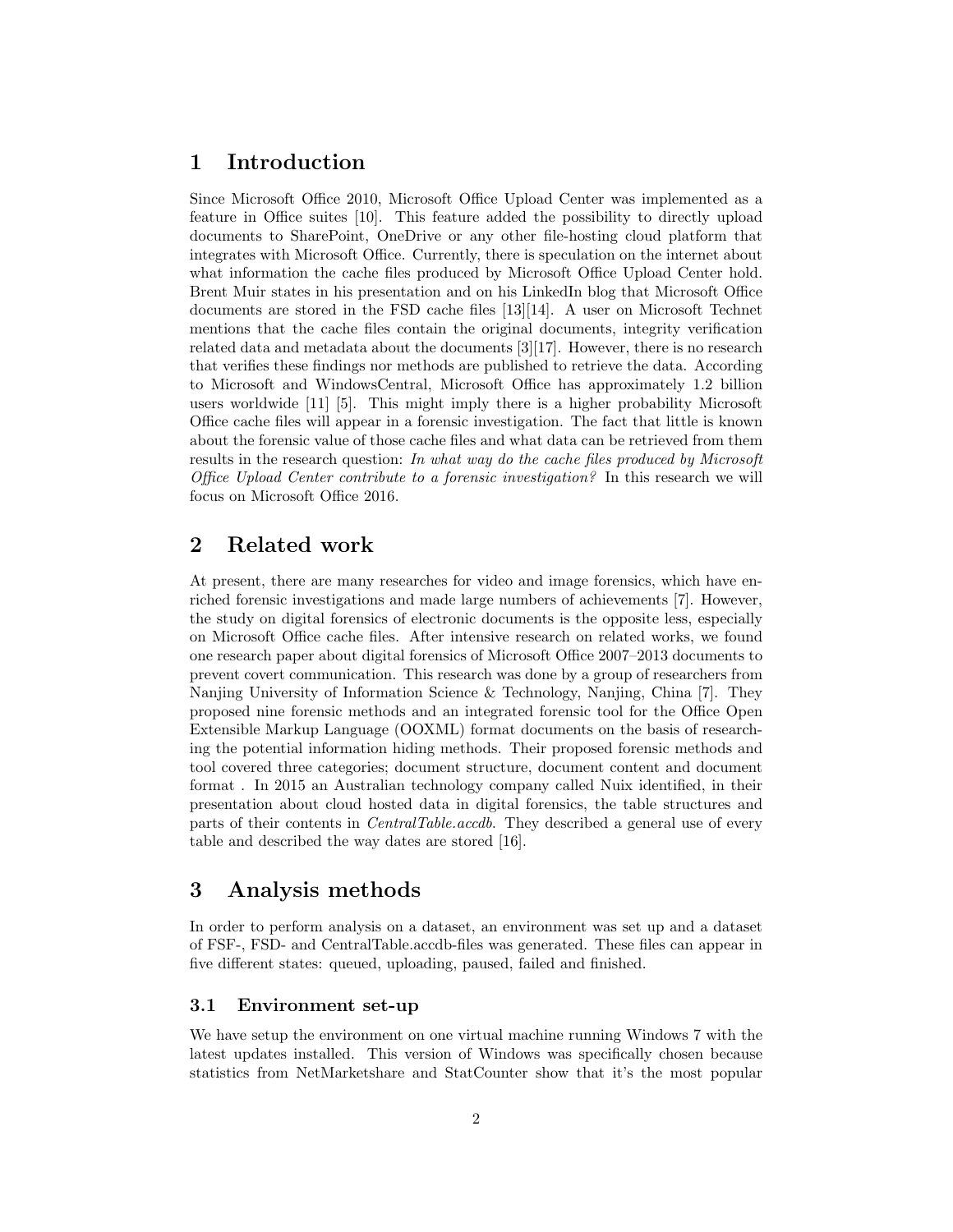<span id="page-3-0"></span>operating system globally, with 45.07% market share [\[15\]](#page-15-2) [\[18\]](#page-15-3). The most popular operating system was chosen, because the probability is higher the generated dataset covers the greatest amount of forensic investigations involving Microsoft Office cache files. The virtual machine runs Microsoft Office 2016 and has two users, which are used to generate the dataset. Figure [1](#page-3-0) shows the analysis environment in stack form.



Figure 1: Environment setup in the form of a stack

<span id="page-3-1"></span>Table [1](#page-3-1) shows more specific characteristics of the application and operating system set-up.

| Software              | Characteristic               |
|-----------------------|------------------------------|
| Microsoft Windows 7   | Build 7601                   |
|                       | Professional 64-bits edition |
| Microsoft Office 2016 | Version 16.0.8827.2131       |
|                       | 64-bits edition              |

Table 1: Application and Operating System characteristics of the virtual machine

We have created two Outlook accounts for access to Microsoft OneDrive. Those are listed in Table [2](#page-4-0). The destination folder on OneDrive will be labeled user1 and will contain the source documents generated as described in *Section 3.2*.

### 3.2 Dataset generation

The dataset consists of FSD-, FSF- and CentralTable.accdb-files generated by Microsoft Upload Center 2016. From a description of Upload Center by Microsoft is derived that these cache files can be in a queued, uploading, paused, failed or finished state [\[10\]](#page-14-0). The state diagram is shown in Figure [2](#page-4-1).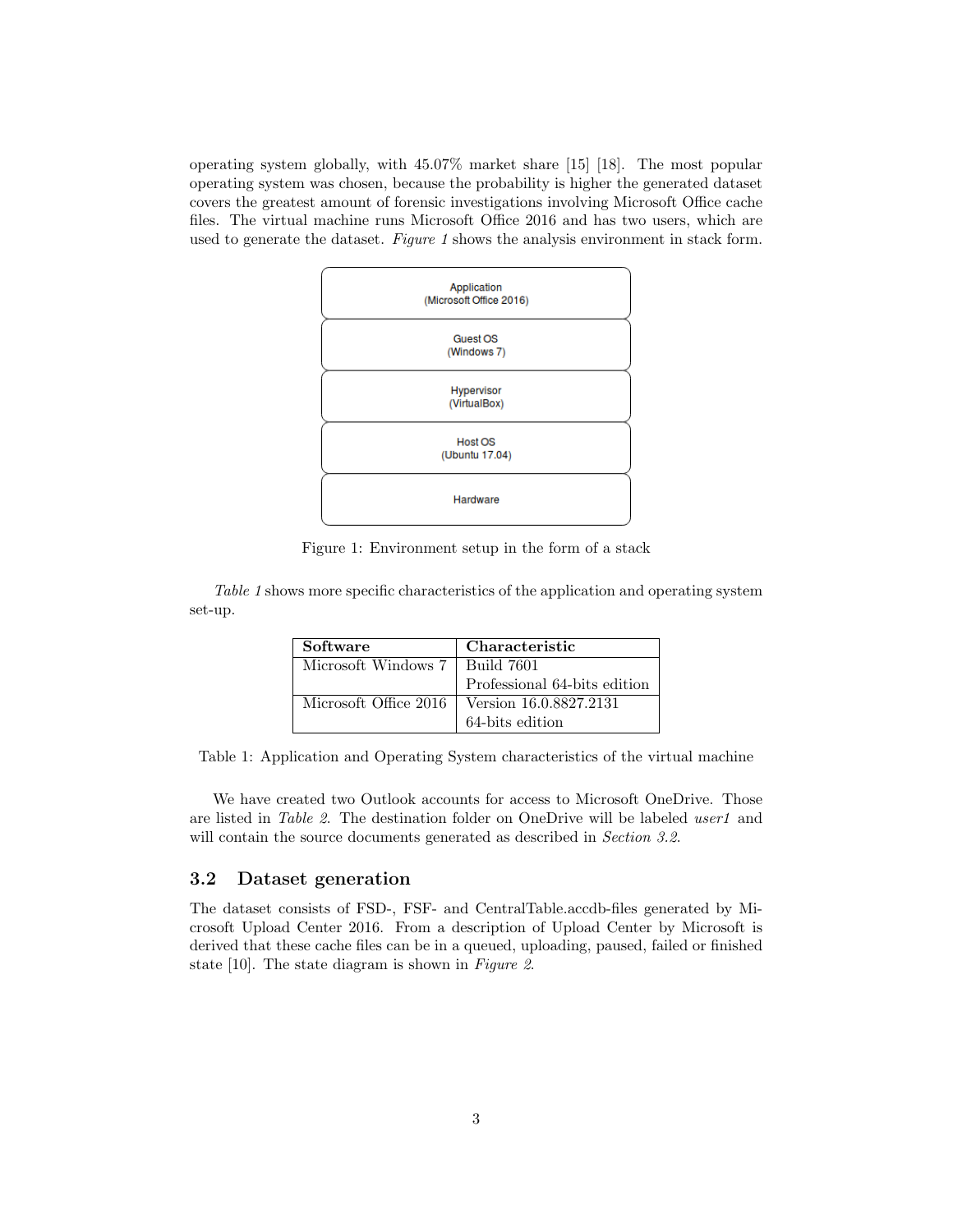<span id="page-4-1"></span>

Figure 2: State diagram of the cache files in the upload process to OneDrive

For every user on the virtual machine the cache files are stored in a separate directory and grouped by state. The label of the directory was set to the corresponding state name selected from *Figure [2](#page-4-1)*. The states are reproduced by using the navigation in Microsoft Upload Center's Graphical User Interface (GUI). The queued state is reproduced clicking the pause button before submitting the document to OneDrive, then submit the document. The uploading state is reproduced by clicking the resume button. The paused state is reproduced by clicking the pause button during the uploading process. The finished state is reproduced by finishing the uploading process; a complete document is saved to OneDrive. To reach the paused state, the bandwidth is limited temporarily to 10Kbps for the Virtual Machine to prevent the upload from finishing before the paused state can be reproduced. The failed state is reproduced by first uploading all document files to the *user1*-folder on OneDrive. When a user uploads a document with the same filename to the same Microsoft account and user1 folder, Microsoft Upload Center will show a failed state until the user overwrites the destination file.

<span id="page-4-0"></span>In order to perform statistical analysis and determine differences between files, the dataset is generated under different circumstances. We use two users per virtual machine with a different timezone set. The characteristics of the environment per user are shown in Table [2.](#page-4-0)

|       |         | Username   Timezone   Upload to account |
|-------|---------|-----------------------------------------|
| User1 | $GMT+1$ | randkrp1@outlook.com                    |
| User2 | $GMT+2$ | randkrp2@outlook.com                    |

Table 2: Characteristics of the environment per user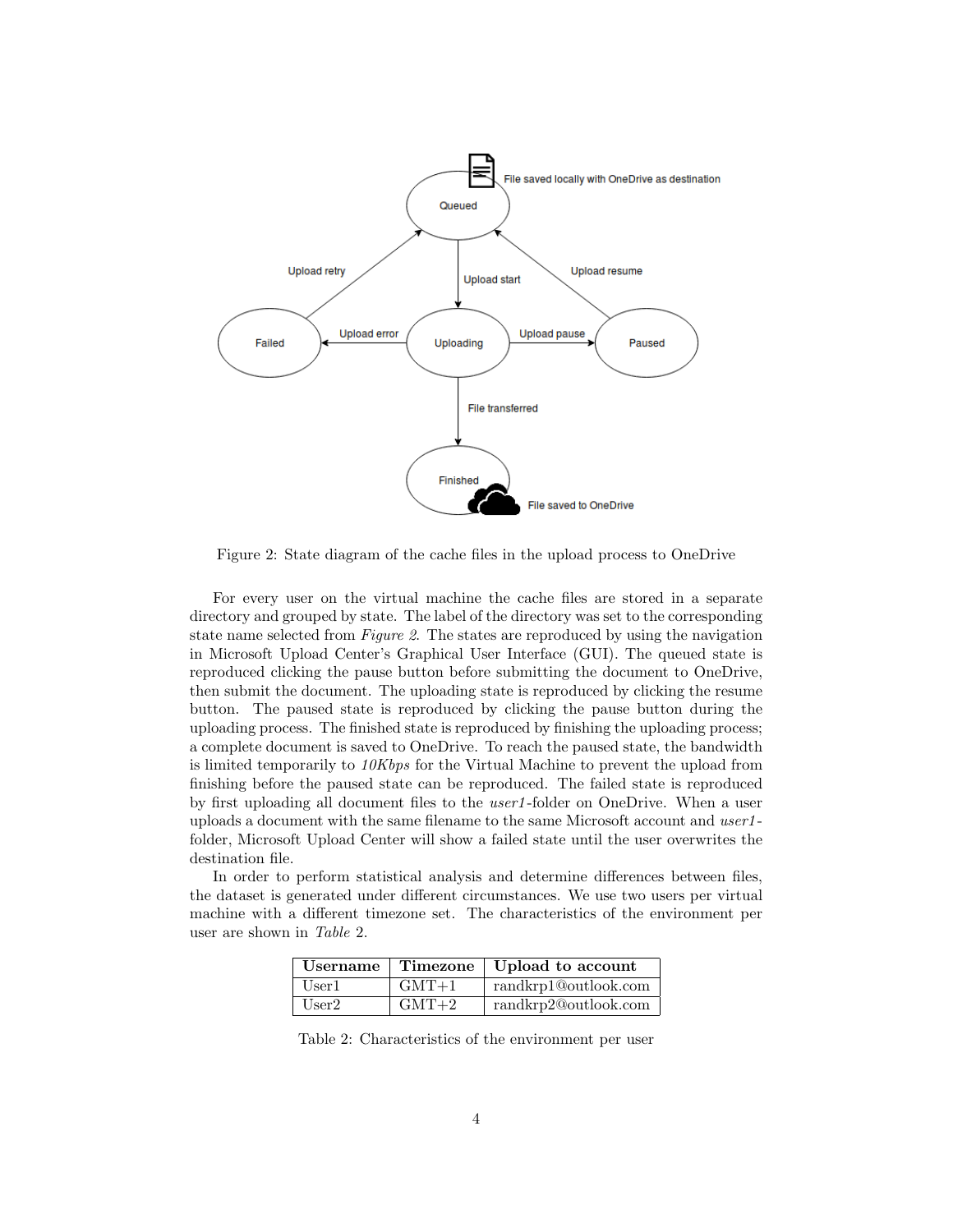<span id="page-5-0"></span>The input documents used to generate the dataset are Word docx-files, PowerPoint pptx-files and Excel xlsx-files [\[6\]](#page-14-7). For docx-files the document's content is either empty, contains one line of text or has a large size. For pptx-files the document's content is either empty, contains one slide with text or has multiple slides with text resulting in a large file size. For xlsx-files the document's content is either empty, contains one worksheet with text or has multiple worksheets filled with text resulting in a large file size. The sizes of the large source documents are listed in Table [3](#page-5-0).

| Document type                    | Size (bytes) |
|----------------------------------|--------------|
| Word (.docx)                     | 5,660,169    |
| PowerPoint (.pptx)               | 2,067,228    |
| $\text{Excel}$ ( $\text{xlsx}$ ) | 1,242,685    |

Table 3: Sizes of large source documents in the dataset

All cache files in the dataset exist with or without a PNG-image. The PNG-image is called Panama and is provided by the Wikimedia Foundation [\[20\]](#page-15-4). The generated dataset is published on GitHub [\[1\]](#page-14-8).

The PNG-format was chosen, because statistics from W3Techs show the PNGformat is the most used format on websites [\[19\]](#page-15-5). Although the statistics do not directly apply to Office documents, the statistics give an indication on commonly used image file formats worldwide.

### 3.3 Desk research

In order to find information about file formats desk research will be performed. The information about file formats will be used for statistical analysis. We will look for existing knowledge about the file formats of the FSD-, FSF- or CentralTable.accdbfile. This also includes information about files that are embedded in one of the files.

### 3.4 Performing analysis

The generated dataset will be used to perform analysis on the structure of the cache files. One of the analysis methods is looking for fields, where the data describes the structure of sections in the cache files. This includes fields that indicate lengths of data sections, offsets of data sections, known file headers, number of files in a data section and checksums. The second method is to use the generated dataset and compare files on binary level using known conditions. In this method we will look at repetitive data sections, structures and whether data is available or not. The known conditions used are listed in Table [2](#page-4-0) and described in Section 3.2.

For the statistical analysis we will write a parser in Python that reads the Microsoft Access 2016 database format. The parser interprets tables and their contents and exports this data to a comma-separated value file (CSV-file). The analysis performed on the CSV-file consists of checking differences in row count per table per state and the availability of data in a table per column per state. This is done to determine what content of the Microsoft Access database CentralTable.accdb is available under what circumstances. To determine the differences in row count per table per state, the mean of the row count of all tables per state in the dataset will be determined and presented in a histogram. We will look for patterns in changes made to fields or row count per state that impact the availability of information.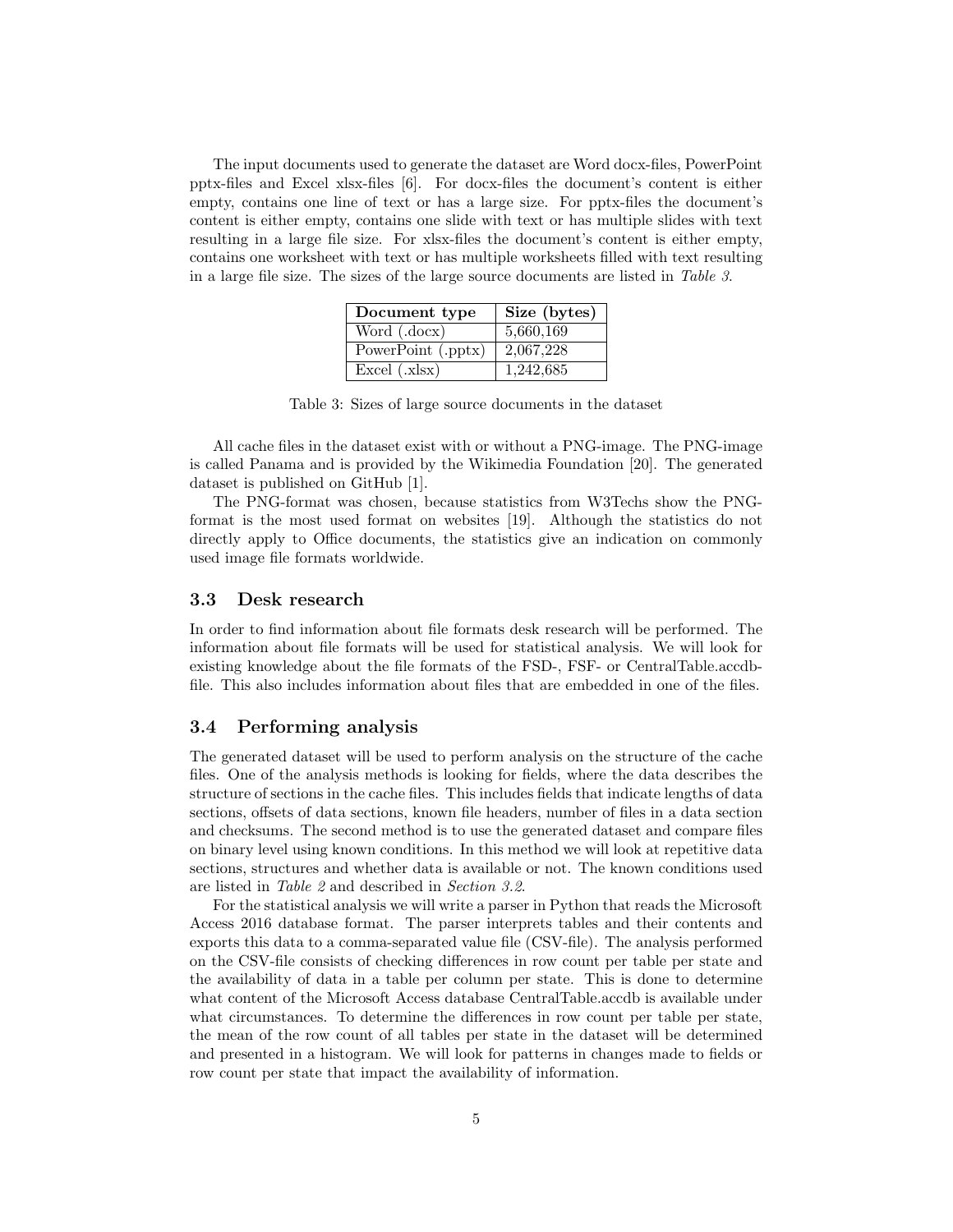## 4 Results

The generated dataset and statistical results from our analysis are published on GitHub [\[1\]](#page-14-8). The results show the differences in the file formats, what data is available in the files that is of forensic value and the implication of the availability of this data.

### 4.1 File descriptions

The comparison on byte level of cache files in the dataset, finding patterns in the structure of the cache files and desk research resulted in the file descriptions for the FSD-file and the FSF-file. For both files, the purpose of several sections are still unknown. The Australian technology company Nuix stated that CentralTable.accdb is a database file in the Microsoft Access Database format [\[16\]](#page-15-1). Execution of the dataset generation procedure showed the cache files are located in:  $\text{V \textsc{s} }$  < USERNAME>\AppData\  $Local\$ Microsoft\ Office\ 16. 0\ OfficeFileCache for Microsoft Office 2016.

#### 4.1.1 FSD-file

According to our dataset, the size of an FSD-file differs depending on the size of a source document. The size of an FSD-file will be larger when a large input document is used and smaller when a small input document is used. This implies that an FSDfile hold contents of a source document. Examples of file sizes of source documents compared to the file sizes of output FSD-files are shown in Table [4](#page-6-0).

<span id="page-6-0"></span>

| Size source document (bytes) | Size FSD-file (bytes) | State FSD-file     |
|------------------------------|-----------------------|--------------------|
| 11,762                       | 65,536                | Queued             |
| 11,762                       | 131,072               | All, except queued |
| 11,869                       | 65,536                | Queued             |
| 11,869                       | 131,072               | All, except queued |
| 1,163,631                    | 1,245,184             | Queued             |
| 1,163,631                    | 2,424,832             | All, except queued |
| 5,660,169                    | 5,767,168             | All, except failed |

Table 4: Examples of differences between file sizes of input documents and FSD-files per state

Table  $\ddot{A}$  shows that for FSD-files where the source documents have different sizes, the size of FSD-files can be equal. This indicates that fixed sections or padding is used in the file. The comparison of all FSD-files in the dataset has led to information about the headers used for every FSD-file. In Microsoft Office 2016 the same section header indicators are used for every FSD-file. The first part of the file is shown in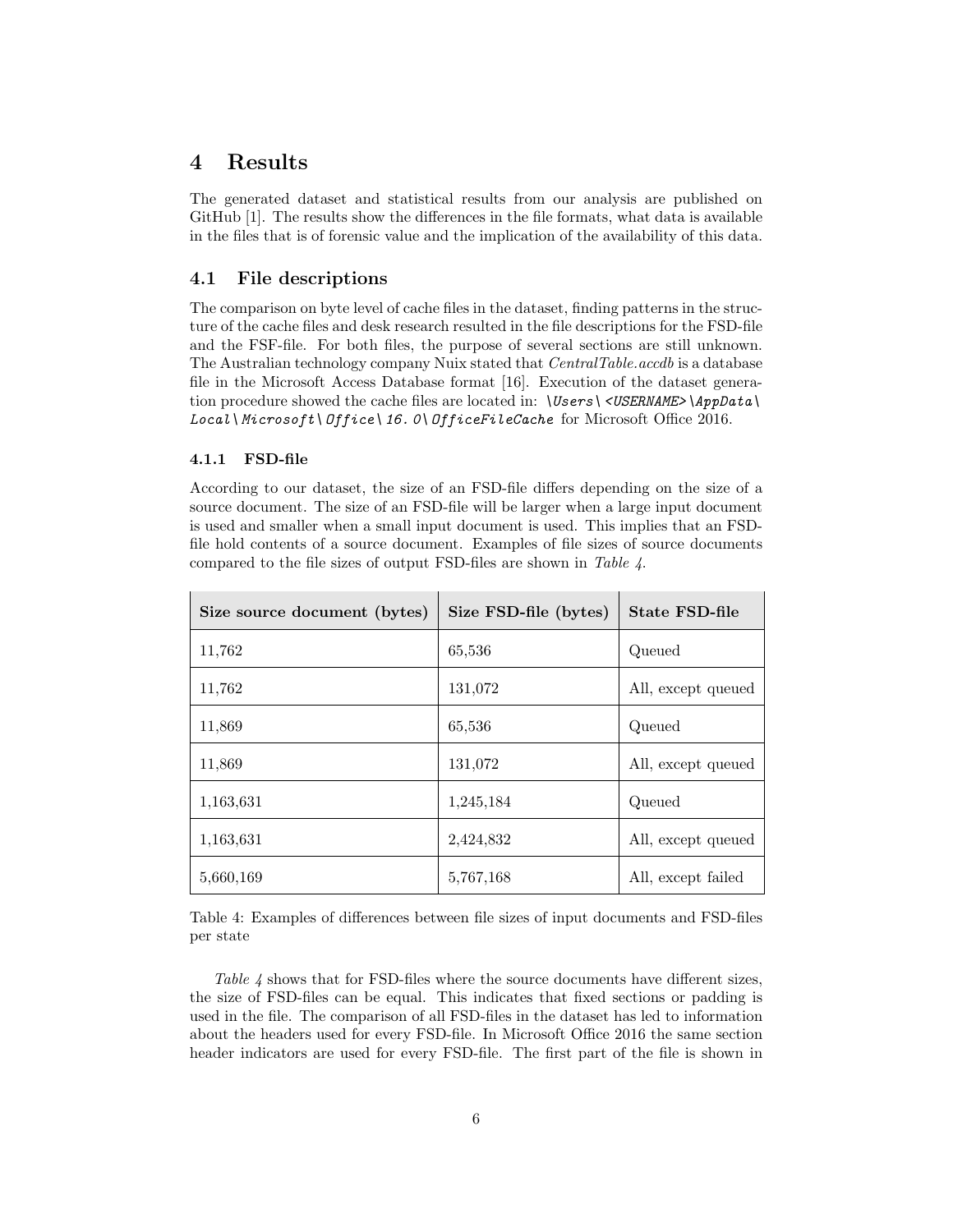Table [5](#page-7-0). The purpose of the data in this part is currently unknown and has a fixed size of 8176 bytes.

<span id="page-7-0"></span>

| Magic Header (16 bytes) - 0C 83 D2 91 AE 1B D4 4D AA 65 46 79 FB DA DD 7A |  |
|---------------------------------------------------------------------------|--|
| Data and additional 0-padding (8176 bytes)                                |  |
| Total Size: 8192 bytes (Fixed)                                            |  |

Table 5: The FSD-file format part 1

Table [6](#page-7-1) shows the structure of the section after the first file part shown in Table [5](#page-7-0). This section can occur multiple times depending on a multiplication by unknown variable  $β$ . The section starts with header C4 F4 F7 F5 B1 7A 56 A4 and is divided in two sections. We will label this header as header  $A$ . The main section contains data with an unknown purpose and subsection 1 contains the data with more headers. Subsection 2 is identified in all FSD-files by header 4B BA 33 82 C3 15 C2 8B. Depending on the data length set, this second section can also contain subsections. These sections start with CF AA 69 49 and end with 79 05. Those headers will be referred to as header  $K$  and header  $I$  respectively.

<span id="page-7-1"></span>

| Main Section                                                                    |                               |
|---------------------------------------------------------------------------------|-------------------------------|
| Header A (8 bytes) - C4 F4 F7 F5 B1 7A 56 A4                                    |                               |
| Subsection 1                                                                    |                               |
| Data about second section (Data1) (Unknown bytes)                               |                               |
| Subsection 2                                                                    |                               |
| Header $K$ (8 bytes) - 4B BA 33 82 C3 15 C2 8B                                  | Data (Unknown bytes)          |
| Optional Subsection of Section 2 (* $\alpha$ times, based on unknown $\alpha$ ) |                               |
| Optional header $I$ (8 bytes) - CF AA 69 49                                     | Optional Data (Unknown bytes) |
| Optional end of header $I$ (2 bytes) - 79 05                                    |                               |
| Total Size: 8 bytes $+$ Length Section 1 $+$ Length Section 2                   |                               |

#### Table 6: The FSD-file format part 2

Subsection 2 from Table [6](#page-7-1) could contain a document as headers related to ZIPfiles were found in some of these sections. The input documents are created in Word, PowerPoint or Excel and are stored in the OOXML format. Microsoft describes on its website it uses the OOXML format for documents and store the OOXML-files in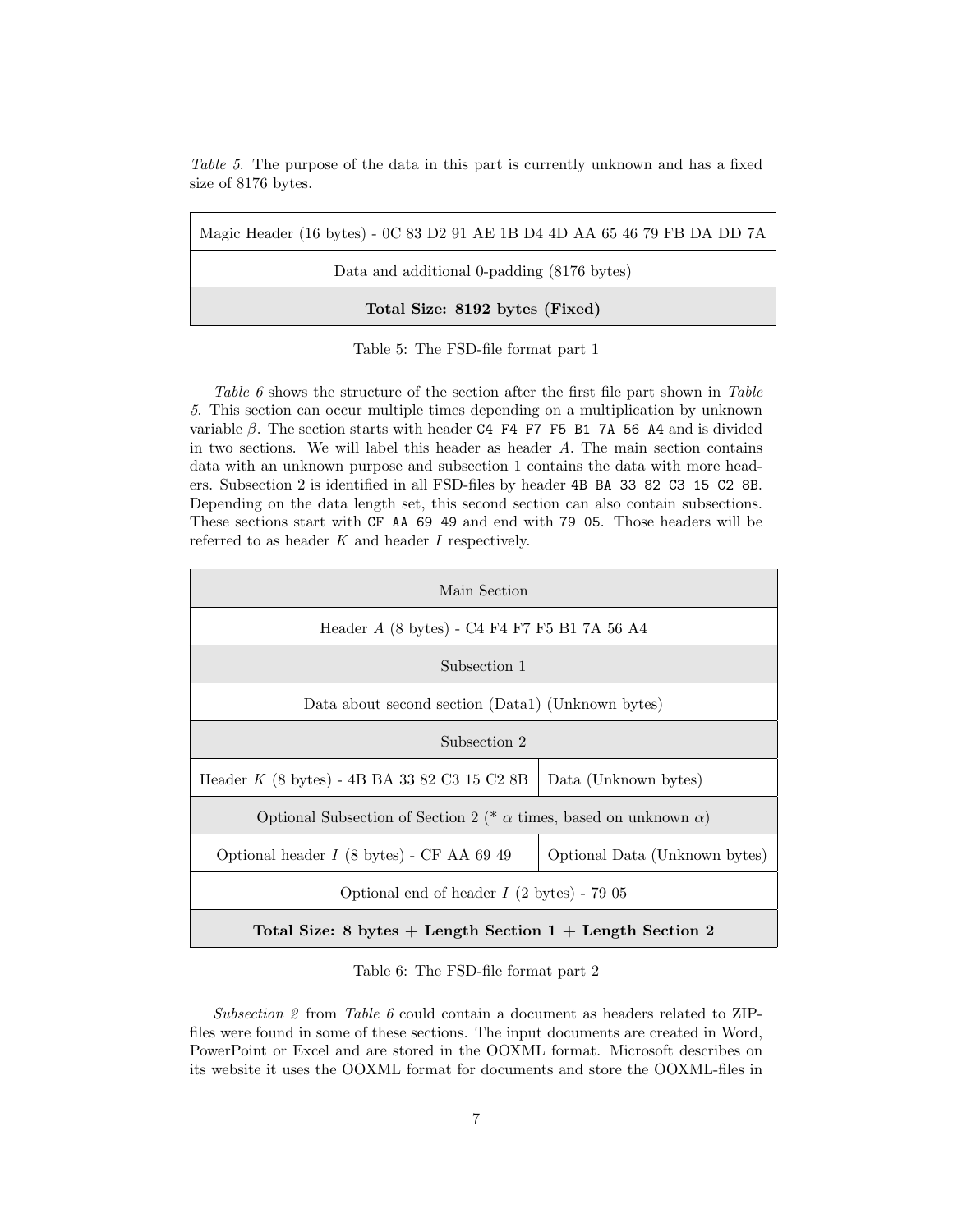a ZIP-archive [\[12\]](#page-14-9). The description of the ZIP-file headers is included in the ZIPfile specification and is published by PKWare Incorporated on October 1st 2014 [\[8\]](#page-14-10). The generated dataset shows that documents are separated per PK-section (headers in ZIP-files) or, in the case of large input documents, at random locations. The separated sections are placed in a header I. In case documents contain images, the images are separated into I-headers. Data recovery from FSD-files is described in Section 4.2.2.

#### 4.1.2 CentralTable.accdb

According to the slidedeck of Australian Technology company Nuix and our dataset, the CentralTable.accdb file is a Microsoft Access database that contains information about all Office files in its five states that are used with OneDrive [\[16\]](#page-15-1). CentralTable.accdb holds metadata that provides information about the document and its authors. The file consists of the following tables:

- 1. **MasterFile**: Contains metadata and holds details of files in OneDrive.
- 2. **CacheProperties**: Details number of files still to upload  $\&$  supported file types.
- 3. IncomingEvents: Holds details of files stored locally.
- 4. **OutgoingEvents**: Details ID  $\&$  paths to files being uploaded to OneDrive.
- 5. ServerTarget: Holds URL of OneDrive.

Tables [7,](#page-8-0) [8](#page-8-1) and [9](#page-9-0) list example entities of MasterFile, CacheProperties, and Server-Target tables respectively. Metadata such as the last modified date, remote location of the document, author and state of the upload are stored in table MasterFile.

<span id="page-8-0"></span>

| <b>Entity Name</b>               | Description                                             |
|----------------------------------|---------------------------------------------------------|
| FileEntryFileID                  | Unique GUID pointing to FSF-filename                    |
| DisplayUrl                       | Target Cloud platform URL where the file is uploaded to |
| UserName                         | File owner username                                     |
| UserEmailAddress                 | User email account                                      |
| DocumentUserTypedUrl             | Direct URL to document where the file is uploaded to    |
| DocumentLastModifiedTimeOnServer | File last modification time                             |
| DocumentLastModifiedBy           | File last modified by which user                        |
| DocumentLastUploadTime           | File last upload time                                   |
| DocumentLastSuccessfulUploadTime | File last successfully upload time                      |

<span id="page-8-1"></span>Table 7: CentralTable.accdb: MasterFile table entities

| Entity Name   Description |                       |
|---------------------------|-----------------------|
| $\mid$ CachelD            | File given cache GUID |

Table 8: CentralTable.accdb: CacheProperties table entities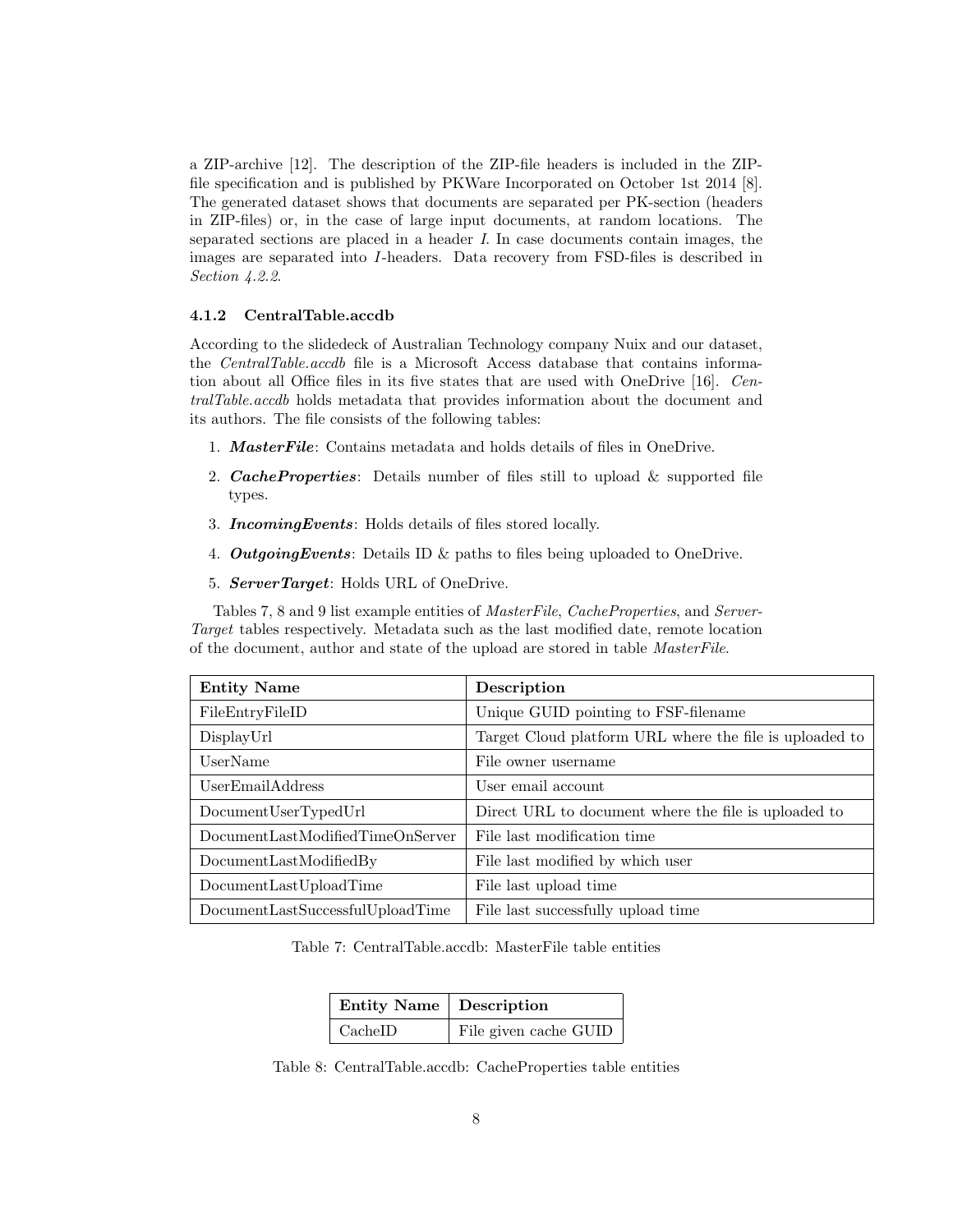<span id="page-9-0"></span>

| <b>Entity Name</b> | Description                                                                                  |
|--------------------|----------------------------------------------------------------------------------------------|
| ServerTargetID     | Unique GUID of targeted server                                                               |
|                    | ServerTargetAlternateUrl1   URL of targeted cloud platform (e.g. OneDrive, SharePoint, etc.) |

Table 9: CentralTable.accdb: ServerTarget table entities

This information can be retrieved using Microsoft Access or using a parser that reads the file according to the file format. One available parser for Microsoft Access file formats is mdbtools and is created and published on GitHub by Brian Burns [\[4\]](#page-14-11). File "HACKING" in his repository describes the file format used for Microsoft Access 97, 2000 and 2002 databases.

Although the database can be read using Microsoft Access, fields where the column has a name related to time or date are unreadable. This is caused by the fact that Microsoft Upload Center stores these values in binary format instead of datetime format. This is derived from the output of mdb-schema from mdbtools, which shows all columns and their types in all tables. The datetime format is based on the filetime format, which is used by Microsoft [\[9\]](#page-14-12). The fact that Microsoft Upload Center stores the values in binary format is also described in a presentation of an Australian technology company called Nuix [\[16\]](#page-15-1). In our GitHub repository, we show a script that we used to parse CentralTable.accdb and shows the date/time data in human readable format [\[1\]](#page-14-8).

#### 4.1.3 FSF-file

The FSF-files from the dataset have been compared and we found that a large part of the file matches for every FSF-file. The file format of the FSF-file is shown in Table [10](#page-9-1).

<span id="page-9-1"></span>

| Header $(20 \text{ bytes})$          |                                                                                                                             |
|--------------------------------------|-----------------------------------------------------------------------------------------------------------------------------|
|                                      | $\alpha$ : Data Length (1 byte)   Data: Filename & Terminator( $\partial x\partial \overline{\partial}$ ) ( $\alpha$ bytes) |
| Total Size: 21 bytes $+$ Data Length |                                                                                                                             |

Table 10: The FSF-file format with size indication

All FSF-files contain a reference to the FSD-file that is linked to it. The only reference available is the filename of the FSD-file. In our dataset, the hexadecimal length of the filename  $(5D)$  and the header is the same for all FSF-files. In scenarios where the FSF-file is unavailable and CentralTable.accdb and an FSD-file exist, the FSF-file can be created using the reference to the FSF-file in CentralTable.accdb and the filename of the FSD-file. The reference to the FSF-file is located in table MasterFile under column FileEntryFileID of CentralTable.accdb. In case an FSF-file has to be created and table *MasterFile* contains multiple rows, it is not derivable to what FSD-file a row corresponds, unless the name of the document is known. In that case the name of the document can be connected to the name of the document in the remote location metadata. However, when multiple entries exist containing the same document name, it is still not derivable what FSD-file corresponds to the entry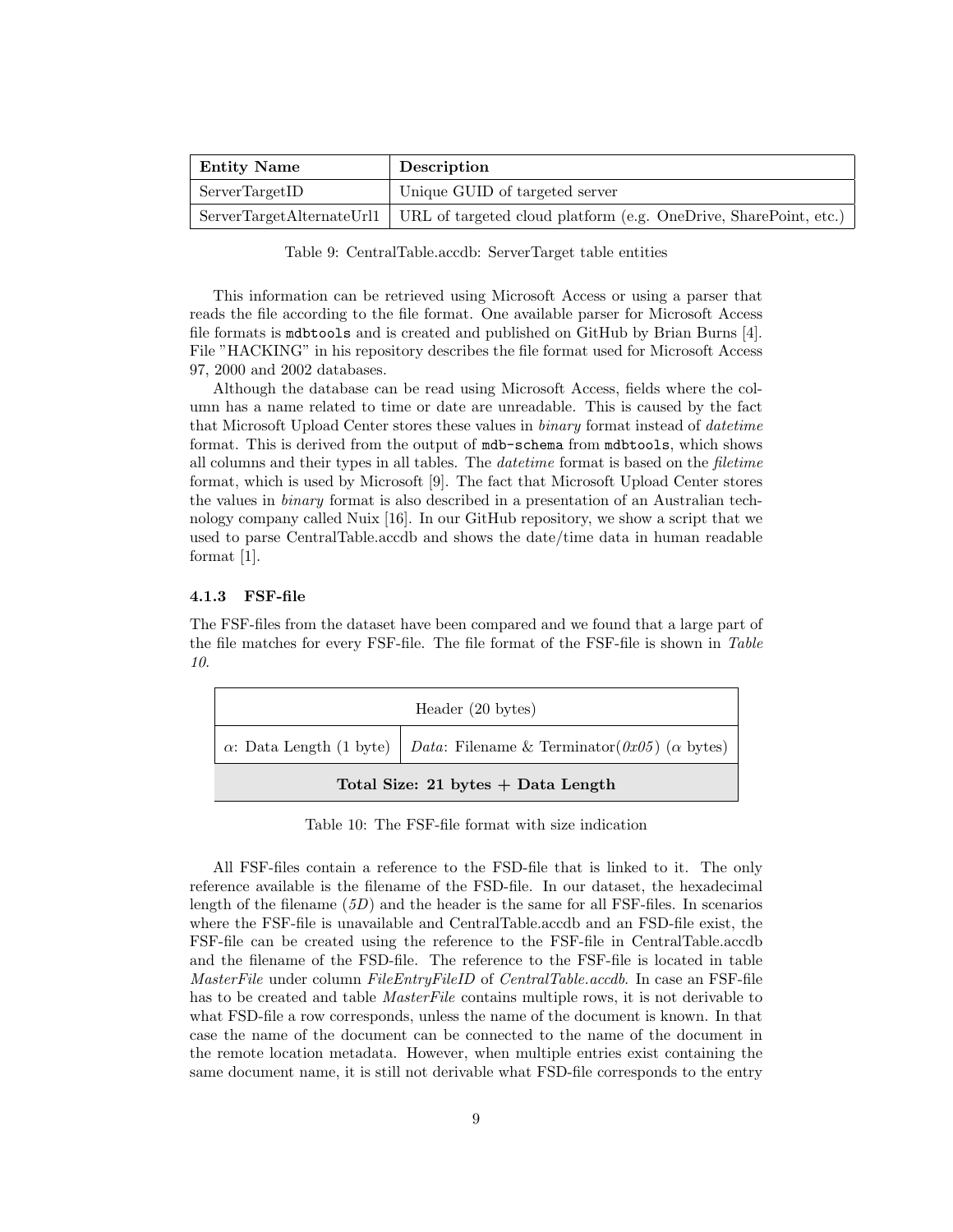in MasterFile. If this is not derivable, then additional metadata can not be related to a document.

### 4.2 Availability of information

According to the differences between files in our dataset, it depends on the state the files are in whether information is available or not. The approach to retrieve data from FSD-files depends on the size of the source document and whether it contains images or not.

#### 4.2.1 CentralTable

The statistical analysis of CentralTable results in information about the available data per state. According to our comparisons, rows were only added to table MasterFile when transitioning to different states. The mean of all *MasterFile* tables in the dataset containing the amount of rows per state is shown in Figure [3](#page-10-0). The remaining tables contain the same amount of rows in different states.

<span id="page-10-0"></span>

Figure 3: Mean amount of rows in MasterFile tables per state from all CentralTable.accdb-files

Figure [3](#page-10-0) shows a pattern where rows are added when the uploading process reaches a new state. According to Figure [3](#page-10-0), the amount of rows increases in table MasterFile when the transition from queued to uploading and the transition from uploading to failed occurs. During the state transitions the data in the tables change.

#### Generic changes during state transitions

During the state transitions, tables MasterFile and CacheProperties change the value in column ColumnRevisionID. This is the revision number of the column which can be used to derive in which order actions regarding specific files have occurred. According to our dataset, only those two tables change their values in rows while changing states.

### MasterFile-table changes during state transitions

Our dataset shows that during the transitions between the states, most changes are made in the MasterFile table. In the queued state there is no information available yet whether the file is saved to the server, what the last upload time was to the server and whether there were any errors during the upload or not. These values are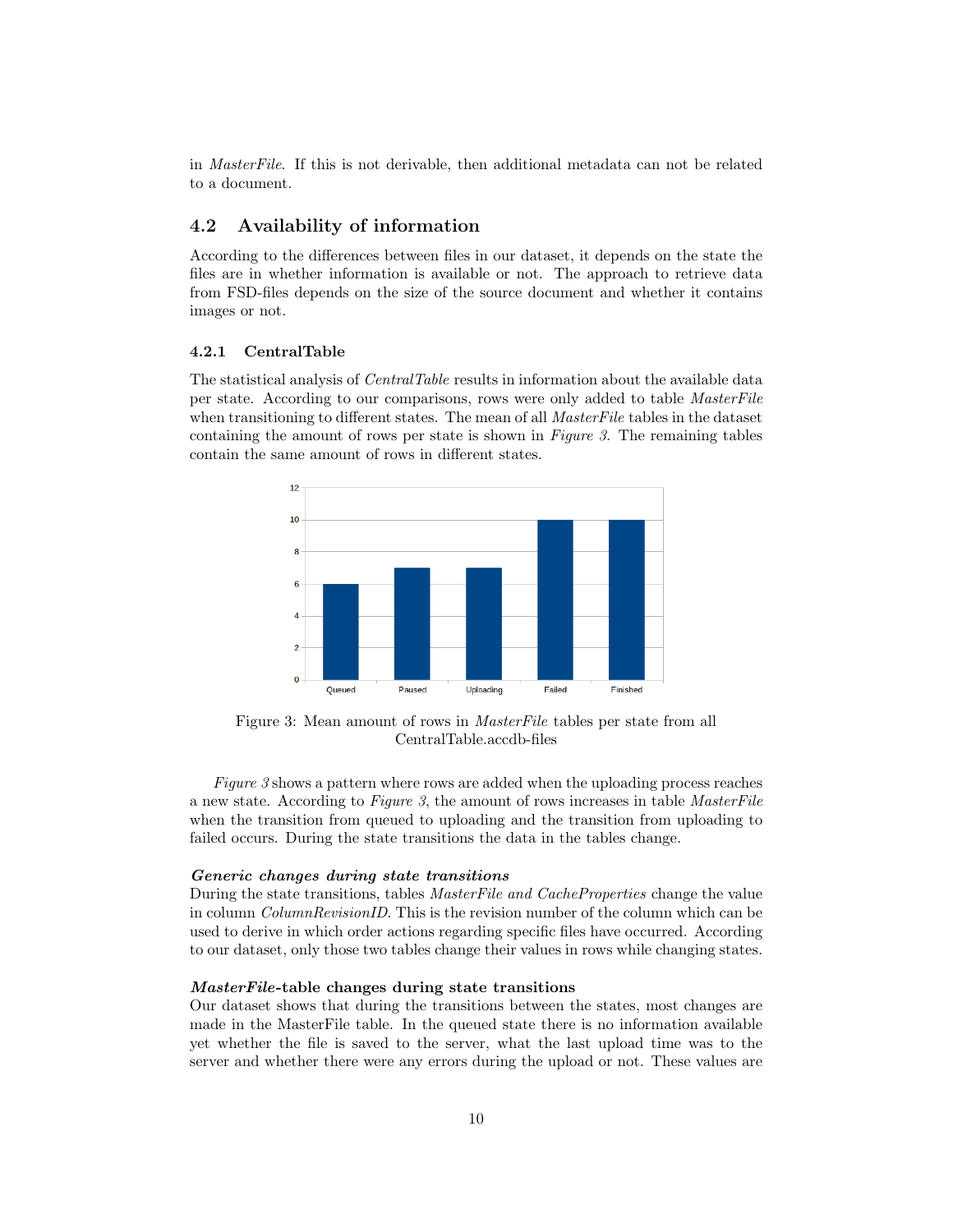set in columns FFileSavedToServer, DataLastUploadTime and DataCurrentUpload-Error respectively. In the uploading state, the value FFileSavedToServer is set to 0, meaning that the file has not yet been saved to the server. In this state the values in DataLastUploadTime and DataCurrentUploadError have been set. The failed, paused and finished state contain extra values when being compared to the queued state. One of those values is available in the column *DocumentLastModifiedBy*, which contains information about the author of the file. Also during the paused and failed state the columns DataFNewDataAvailable and DataFNewDataAvailable AltContext1 have their values set to -1. In the finished state column FFileSavedToServer registers that the file is saved on the server by setting its value to -1. DataFPendingupload is also set to 0, such that Microsoft Upload Center does not attempt to upload the file to OneDrive. Also the columns DataFNewDataAvailable and DataFNewDataAvailable AltContext have value 0 in during this state. There is no data available for upload or download.

#### CacheProperties-table changes during state transitions

The state transitions also have influence on table CacheProperties. The values in column FPendingUploadVersion change inconsistently. Using our dataset we could not derive an obvious pattern from it. Column FglobalSyncEnabled shows that it is set to 0 in the queued and paused state and that it is set to -1 in the uploading, failed and finished state. However, on some records it shows 0 for the failed state. Therefore also no obvious pattern could be derived from it.

#### 4.2.2 Document recovery from cache files

The FSD-files contain the source document that was uploaded to Microsoft OneDrive. Data can be recovered from the FSD-files using three methods: Manually carve the data, use Microsoft Office to open the document and automatically carve the data. Manual and automatic carving of the document can be done by removing content unrelated to the ZIP-archive. In Section  $4.1.1$  we describe that the sections in Table [6](#page-7-1) contain ZIP-archive data. Information about the location of the start and ending header I in combination with the location of the start of the ZIP-archive header results in the possibility to extract full small-sized documents without images. If the ZIP-archive header is fixed according to the ZIP-archive specification, parts of larger documents can be retrieved. This includes headers, footers, the document's content, the author, last modified date and references to image names. In our repository on GitHub we have included a script that exports (parts of) documents from FSD-files [\[1\]](#page-14-8). Another method of recovering documents from FSD-files is to use Microsoft Office. In case the FSF-, FSD- and CentralTable.accdb-file are available, the files are to be placed in the *OfficeCacheFiles* folder. If the value of column FFileSavedToServer is set to 0, the document can be opened through Microsoft Upload Center. In case only the FSD-file is available, the FSF-file and CentralTable.accdb have to be generated. In Section  $4.1.3$  we describe the structure of the FSF-file. In our repository on GitHub we have included a script that generates the FSF-file based on the FSD-file's name [\[1\]](#page-14-8). Microsoft Office 2016 can be used to upload a file to OneDrive and generate CentralTable.accdb with records for one file. The columns FFileSavedToServer and FileEntryFileID should be set to 0 and to the GUID in the FSF-file's name respectively.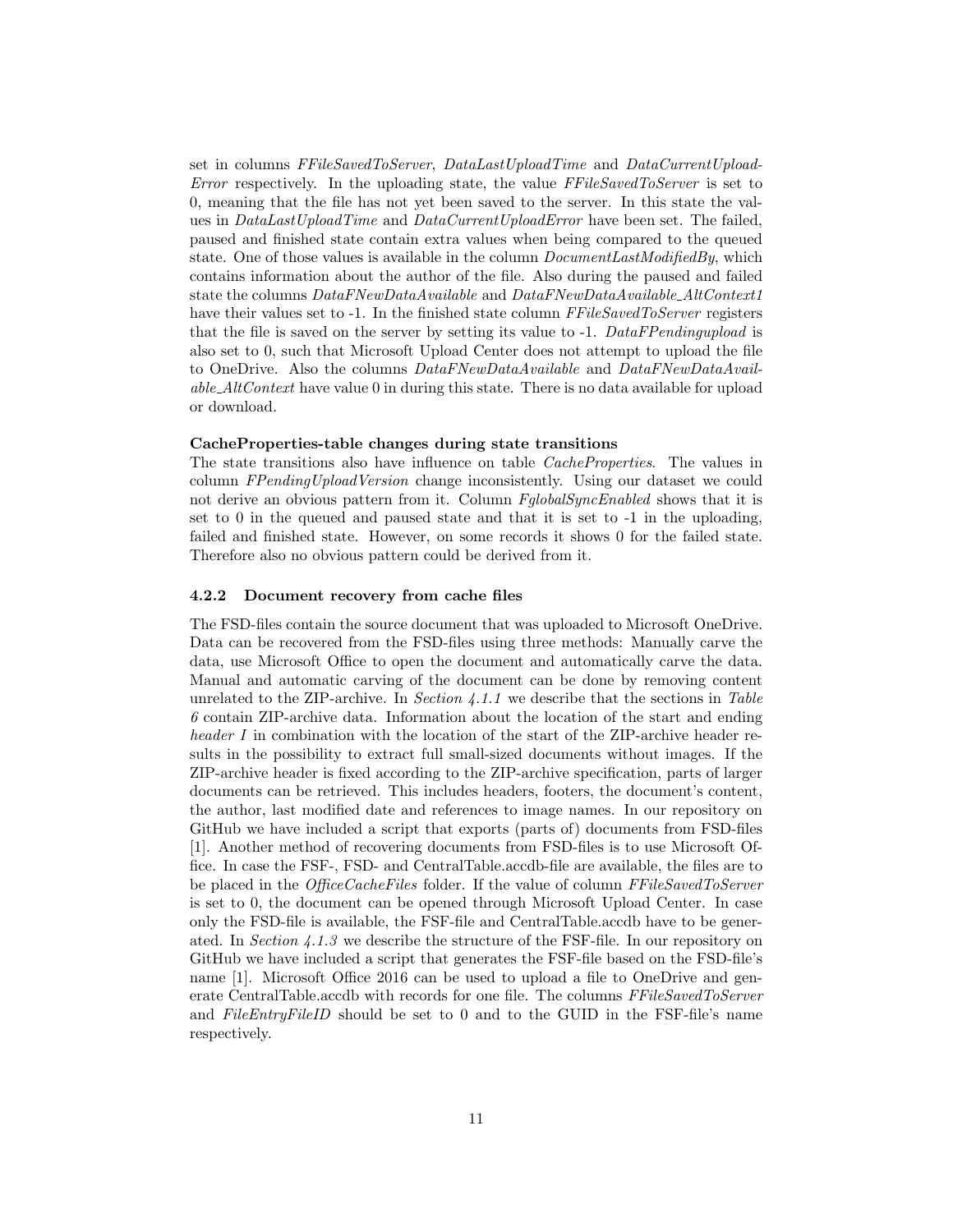### 4.3 Retrieved data implication

When conducting a forensic investigation on a system, an investigator needs to reconstruct as many events and actions that took place on the system as are necessary to draw decisive conclusions. In our research, the retrieved data is divided into two parts, the recovered documents and metadata about these documents. Combining these two parts could assist in answering the questions: who, what, when, how, where and why.

Deriving the complete document with its original attributes from the FSD-file assists an investigation in many circumstances, where it can classify as additional evidence within the case. Furthermore, metadata from *CentralTable.accdb* can be used to provide the investigator with information on the files that are being investigated. It implicates the date and time of creation/modification, file's author, publisher's email address, the number of times the file has been modified, in addition to the targeted filehosting cloud platform URL that is used to save the file. Fahad Alanzi and Andrew Jones describe in their report The Value of MetaData in Digital Forensics that in legal cases, the identification of relevant digital evidence is crucial for supporting the case and verification and examination of forms of existing legal arguments [\[2\]](#page-14-13).

### 5 Discussion

The CentralTable parser exports rows that are not directly visible when using Microsoft Access. This can includes deleted rows or old records of rows. Although the information is relevant to forensic research, it may influence the results shown in  $Fig ure 3$  $ure 3$  as possibly in some database copies the row could be unrecoverable. To prevent this in our research, we have generated a dataset ourselves that contains no corrupt CentralTable.accdb-files. Furthermore, CentralTable parser provides the capability to check whether the CentralTable.accdb has been altered or not. This results will observe any change $(s)$  in the table entries, which indicates adjustment in the metadata regarding the document. However, any modification in the CentralTable.accdb tables entries will prevents the parser from exporting deleted/old records of rows.

The results regarding the FSD-files are limited to a global description of the file. This should be extended to a more detailed description, so that it will be possible to extract full large sized documents and documents containing images. There were indications that the FSD-file also contains references towards the remote location of the file, but this could not be researched properly due to the limited knowledge on the structure of the FSD-file. In the FSD-file the reference to the remote location is prefixed by a byte or short indicating the size of the remote location in the file. This part is located in the first header A at the section starting with header K.

In some cases, the information that can be retrieved from the Microsoft Office Cache files can not be used as evidence in a legal case as they may have been altered. We have presented a parser script to look at the history of rows in table *MasterFile* of the CentralTable. As the history is removed when records are altered in Microsoft Access, the parser reveals information about whether the table has been altered with manually. However, depending on the case and technical skills of a person the data still might be altered.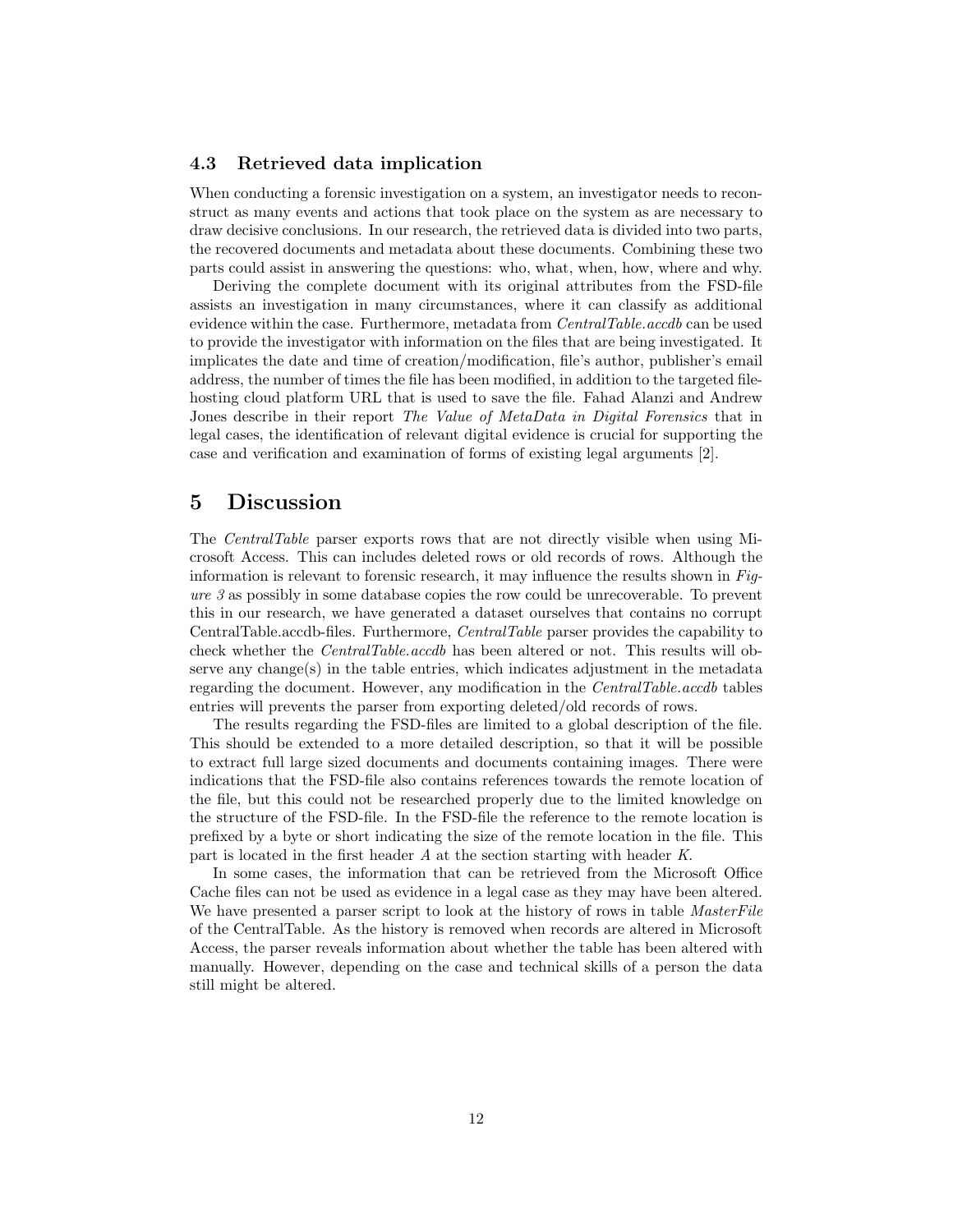## 6 Conclusion

This research has shown what data can be retrieved from Microsoft Office cache files in its five states. The file descriptions show that the FSD-file is used to store the document, the FSF-file is used as a connecting point between the FSD-file and CentralTable.accdb and CentralTable.accdb is used to store all metadata regarding the upload process in Microsoft Upload Center.

Based on the file descriptions in *Section 4.1*, we have shown which data can be retrieved from CentralTable.accdb and how (parts of) documents can be retrieved from FSD-files. This results in a large amount of data and metadata, which can be used as an additional evidence in a forensic investigation.

Our main research question is: "In what way do the cache files produced by  $Mi$ crosoft Office Upload Center contribute to a forensic investigation? ". Since the original document can be (partially) recovered and the corresponding metadata, such as data identifying the author, the remote location of the saved file and which time a file was uploaded and modified, is available in CentralTable.accdb, the cache files could have value in a forensic investigation. This is, however, limited to whether all cache files are available or not. If only the FSD-file is available, a document can be retrieved from it, but the additional metadata, identifying the person whom has uploaded the file and the destination of the file are not available. The retrieved document does contain metadata such as the creator of the file and the last modified date. Depending on what a forensic investigator wants to prove, this still can serve as useful information in a case.

## 7 Future work

To restore a complete document from the FSD-file using a script, more research into the FSD-file format is required. Currently, data such as offsets and data lengths are missing. These would indicate at what position in header  $I$  the data starts. This way, also data not containing ZIP-archive headers can be recovered, resulting in the recovery of a complete document.

This research is limited to Microsoft Office 2016 on Windows 7 while using OneDrive. In the future it could be expanded to include various Microsoft Office versions: 2010, 2013 and 365. Next to desktop versions the research should include mobile versions. The research should also be expanded to include more Operating Systems and filehosting cloud platforms as the resulting FSD-files might have a different format or different metadata is available.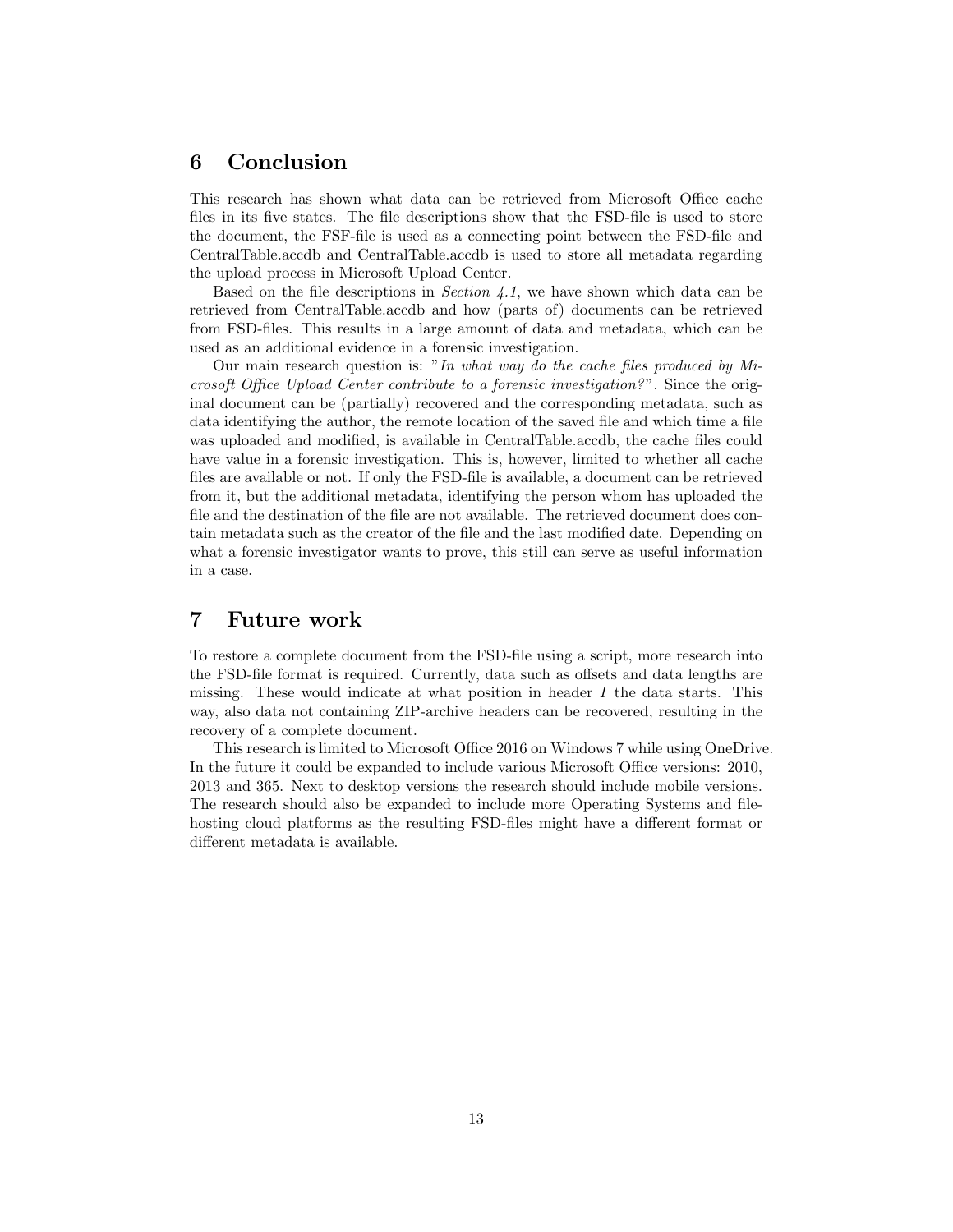## References

- <span id="page-14-8"></span>[1] Kotaiba Alachkar and Rick van Gorp. Research: Office Cache Files. url: [https:](https://github.com/rickvg/office-cachefiles) [//github.com/rickvg/office-cachefiles](https://github.com/rickvg/office-cachefiles) (visited on 02/01/2018).
- <span id="page-14-13"></span>[2] F. Alanazi and A. Jones. "The Value of Metadata in Digital Forensics". In: 2015 European Intelligence and Security Informatics Conference. Sept. 2015, pp. 182–182. doi: [10.1109/EISIC.2015.26](https://doi.org/10.1109/EISIC.2015.26). url: [http://ieeexplore.ieee.](http://ieeexplore.ieee.org.proxy.uba.uva.nl:2048/document/7379751/?reload=true) [org.proxy.uba.uva.nl:2048/document/7379751/?reload=true](http://ieeexplore.ieee.org.proxy.uba.uva.nl:2048/document/7379751/?reload=true).
- <span id="page-14-3"></span>[3] Adam Brown. Office 365 OneDrive app - OfficeFileCache extremely large. URL: [https : / / www . experts - exchange . com / questions / 28400526 / Office -](https://www.experts-exchange.com/questions/28400526/Office-365-OneDrive-app-OfficeFileCache-extremely-large.html) [365- OneDrive- app- OfficeFileCache- extremely- large.html](https://www.experts-exchange.com/questions/28400526/Office-365-OneDrive-app-OfficeFileCache-extremely-large.html) (visited on 12/28/2017).
- <span id="page-14-11"></span>[4] Brian Burns. MDB Tools - Read Access databases on \*nix. url: [https : / /](https://github.com/brianb/mdbtools) [github.com/brianb/mdbtools](https://github.com/brianb/mdbtools) (visited on 01/29/2018).
- <span id="page-14-5"></span>[5] John Callaham. There are now 1.2 billion Office users and 60 million Office 365 commercial customers. Mar. 2016. url: [https://www.windowscentral.](https://www.windowscentral.com/there-are-now-12-billion-office-users-60-million-office-365-commercial-customers) [com/there-are-now-12-billion-office-users-60-million-office-365](https://www.windowscentral.com/there-are-now-12-billion-office-users-60-million-office-365-commercial-customers) [commercial-customers](https://www.windowscentral.com/there-are-now-12-billion-office-users-60-million-office-365-commercial-customers) (visited on 01/17/2018).
- <span id="page-14-7"></span>[6] Microsoft Corporation. "Microsoft Office File Format Documentation Introduction". In: Revision 3.0. Aug. 2017, pp. 10, 16, 19. url: [http://interoperabilit](http://interoperability.blob.core.windows.net/files/MS-OFFDI/[MS-OFFDI].pdf)y. [blob . core . windows . net / files / MS - OFFDI / \[MS - OFFDI \] .pdf](http://interoperability.blob.core.windows.net/files/MS-OFFDI/[MS-OFFDI].pdf) (visited on  $01/15/2018$ .
- <span id="page-14-6"></span>[7] Z. Fu, X. Sun, and J. Xi. "Digital forensics of Microsoft Office 2007-2013 documents to prevent covert communication". In: Journal of Communications and Networks 17.5 (Oct. 2015), pp. 525-533. ISSN: 1229-2370. DOI: [10.1109/JCN.](https://doi.org/10.1109/JCN.2015.000091) [2015.000091](https://doi.org/10.1109/JCN.2015.000091).
- <span id="page-14-10"></span>[8] PKWare Inc. "APPNOTE.TXT - .ZIP File Format Specification". In: Oct. 2014. url: <https://pkware.cachefly.net/webdocs/casestudies/APPNOTE.TXT> (visited on 02/01/2018).
- <span id="page-14-12"></span>[9] Microsoft. "FILETIME structure". In: Windows Dev Center. url: [https://](https://msdn.microsoft.com/en-us/library/windows/desktop/ms724284(v=vs.85).aspx) [msdn.microsoft.com/en- us/library/windows/desktop/ms724284\(v=vs.](https://msdn.microsoft.com/en-us/library/windows/desktop/ms724284(v=vs.85).aspx) [85\).aspx](https://msdn.microsoft.com/en-us/library/windows/desktop/ms724284(v=vs.85).aspx) (visited on 01/19/2018).
- <span id="page-14-0"></span>[10] Microsoft. *Microsoft Office Upload Center.* 2018. URL: https://support. [office.com/en-US/article/microsoft-office-upload-center-f08161d9](https://support.office.com/en-US/article/microsoft-office-upload-center-f08161d9-ab64-4486-af69-7cd30b34df71) [ab64-4486-af69-7cd30b34df71](https://support.office.com/en-US/article/microsoft-office-upload-center-f08161d9-ab64-4486-af69-7cd30b34df71) (visited on 01/11/2018).
- <span id="page-14-4"></span>[11] Microsoft. "More than 1.2 billion people use Microsoft Office". In: url: [https:](https://news.microsoft.com/bythenumbers/planet-office) [//news.microsoft.com/bythenumbers/planet-office](https://news.microsoft.com/bythenumbers/planet-office) (visited on 01/17/2018).
- <span id="page-14-9"></span>[12] Microsoft. "Open XML Formats and file name extensions". In: url: [https:](https://support.office.com/en-gb/article/open-xml-formats-and-file-name-extensions-5200d93c-3449-4380-8e11-31ef14555b18?omkt=en-GB&ui=en-US&rs=en-GB&ad=GB) [//support.office.com/en- gb/article/open- xml- formats- and- file](https://support.office.com/en-gb/article/open-xml-formats-and-file-name-extensions-5200d93c-3449-4380-8e11-31ef14555b18?omkt=en-GB&ui=en-US&rs=en-GB&ad=GB)[name - extensions - 5200d93c - 3449 - 4380 - 8e11 - 31ef14555b18 ? omkt = en -](https://support.office.com/en-gb/article/open-xml-formats-and-file-name-extensions-5200d93c-3449-4380-8e11-31ef14555b18?omkt=en-GB&ui=en-US&rs=en-GB&ad=GB) [GB&ui=en-US&rs=en-GB&ad=GB](https://support.office.com/en-gb/article/open-xml-formats-and-file-name-extensions-5200d93c-3449-4380-8e11-31ef14555b18?omkt=en-GB&ui=en-US&rs=en-GB&ad=GB) (visited on  $02/01/2018$ ).
- <span id="page-14-1"></span>[13] Brent Muir. Windows 10 Forensics. July 2015. url: [https://www.linkedin.](https://www.linkedin.com/pulse/windows-10-forensics-brent-muir) [com/pulse/windows-10-forensics-brent-muir](https://www.linkedin.com/pulse/windows-10-forensics-brent-muir) (visited on 01/10/2018).
- <span id="page-14-2"></span>[14] Brent Muir. Windows 10 Forensics: OS Evidentiary Artefacts. July 2015. url: [https : / / www . slideshare . net / bsmuir / windows - 10 - forensics - os](https://www.slideshare.net/bsmuir/windows-10-forensics-os-evidentiary-artefacts)  [evidentiary-artefacts](https://www.slideshare.net/bsmuir/windows-10-forensics-os-evidentiary-artefacts) (visited on 01/10/2018).